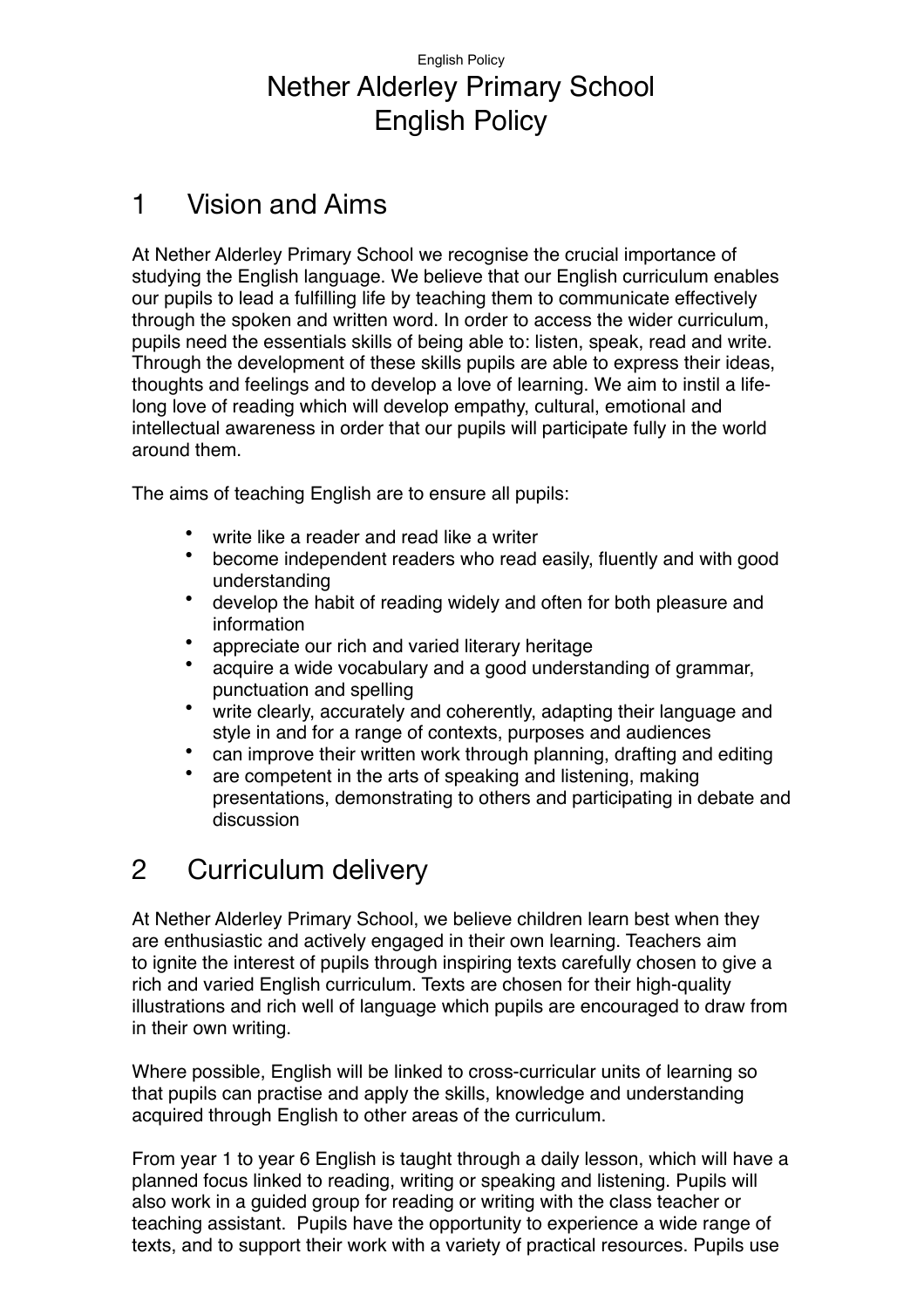technology in English lessons where it enhances their learning: re-drafting to edit and improve their work or combining text and pictures in presentations. Wherever possible we encourage pupils to use and apply their learning across the curriculum.

Classes are mixed-age and so there is a wide range of attainment. We therefore seek to provide suitable challenge and support, to enable all children to achieve at their full potential. This could take involve differentiated group work, support through more detailed instructions or offering scaffolding devices such as writing frames or differentiated success criteria. Teaching assistants play a vital role working with groups and individuals.

# 3. English Curriculum Coverage

## **Spoken Language Intention**

The National Curriculum states that pupils should be 'taught to speak clearly and convey ideas confidently in Standard English' (p10) They should:

- justify ideas with reasons
- ask questions to check understanding
- develop vocabulary and build knowledge<br>• negotiate
- negotiate<br>• **exaluate**
- evaluate and build on the ideas of others
- select the appropriate register for effective communication
- give well-structured descriptions and explanations<br>• speculate bynothesise and explore ideas
- speculate, hypothesise and explore ideas
- organise their ideas prior to writing

## **Spoken Language Implementation**

We encourage our pupils to speak clearly and confidently and articulate their views and opinions. We teach that children need to express themselves in an appropriate way, matching their style and response to audience and purpose. We also teach children to listen and respond to literature, giving and receiving instructions. They develop the skills of participating effectively in group discussions.

Ways in which we support this include:

- activities which are planned to encourage full and active participation by all children, irrespective of ability
- talk partners
- school plays
- Christmas nativity services
- class debates
- events within the learning community such as the Arts Week celebration
- School Council
- drama / role play
- PSHE and circle time
- speaking to the whole class e.g. show and tell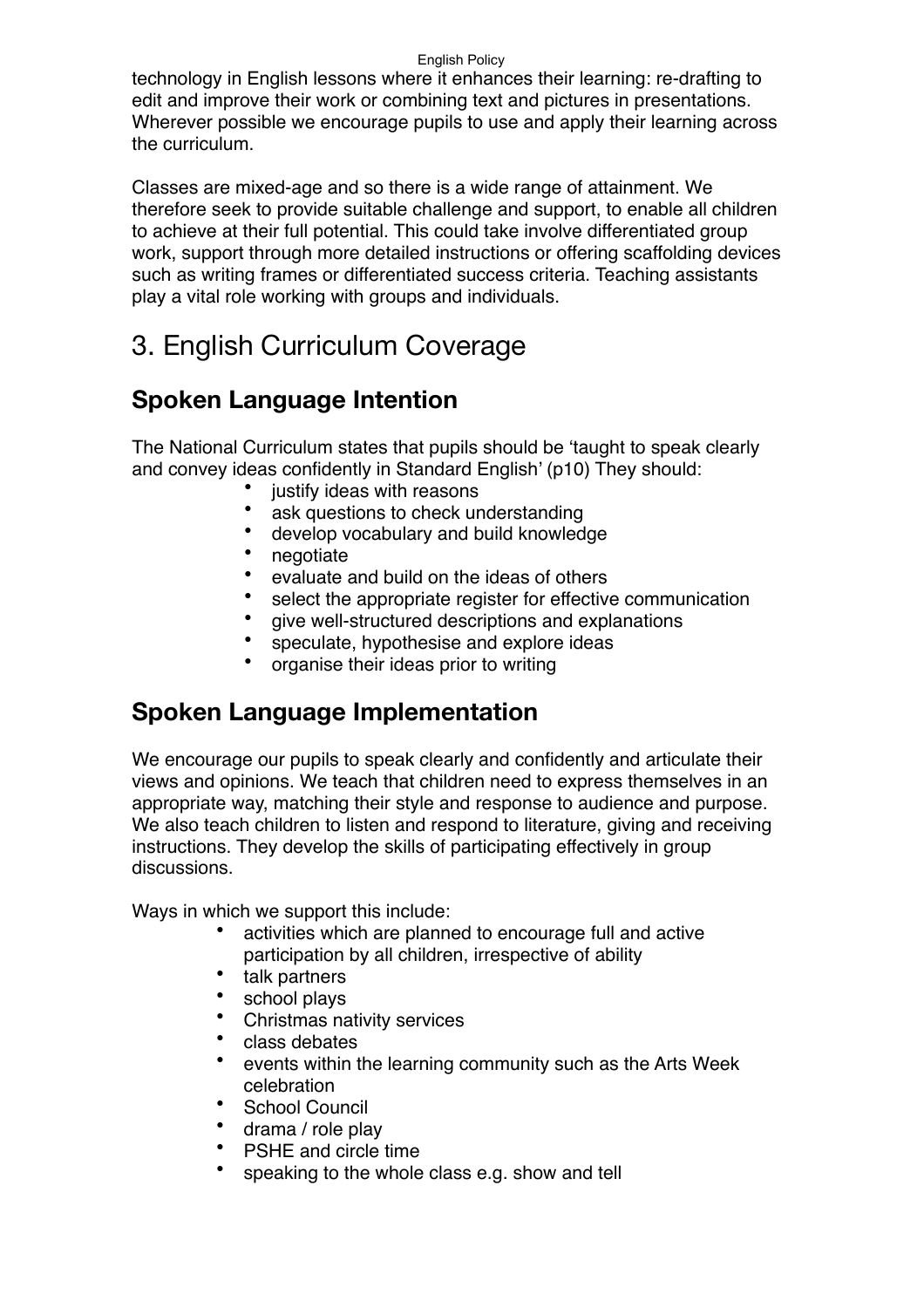## **Reading Intention**

The National Curriculum states that pupils should be taught to read fluently, understand extended prose and be encouraged to read for pleasure. Reading is singled out as of extreme importance since through it 'pupils have a chance to develop culturally, emotionally intellectually, socially and spiritually' (p13) Reading allows pupils to 'acquire knowledge' and to 'build on what they already know' (p13).

The 2014 Curriculum divides reading skills into two dimensions:

- word reading/ decoding
- comprehension

We recognise that both these elements are essential to success and we support the acquisition of both sets of skills through various methods.

## **Reading Implementation**

We promote a love of reading through a variety of whole school strategies such as: celebrating world book day, author visits, summer reading challenge, library visits, book swap events and book reviews on the school website.

- Pupils learn to read easily and fluently through phonics and whole word reading in EYFS and Key Stage One
- Pupils phonics knowledge is closely matched to the level of texts they are given.
- Pupils read regularly to adults in school and at home.
- Pupils are encouraged to read for pleasure and select additional books from school or home to read alongside their reading scheme books
- Pupils are exposed to a range of texts from their literacy heritage during their school career
- Pupils are engaged in weekly guided reading sessions where they will discuss a book with their peers at their level.

### **Reading in EYFS**

In the Early Years Foundation Stage, we plan from the children's interests using a variety of books to engage and stimulate learning. Our teachers show enthusiasm when reading aloud and collectively they can share approximately three texts each day, which then further develops into discussions and questioning as a whole class. The use of role-play encourages re-telling of stories and promotes imaginative discussion. During the reception year, we invite the children's family members to come into school as a surprise to share a story with the class each week (mystery reader). This is encouraged as it demonstrates to the children that everyone loves to read and any one can do it. Each day in class the children get the opportunity to make their own choices, deciding on which book they would like to hear at the end of the day. Each child gets to vote once and the book with the most votes will be shared before home time.

### **Reading Scheme**

Our school reading scheme follows the Oxford Reading Tree colour band system. We have books from other schemes which have been integrated in. Pupils will typically move on to lime (the final colour) at around age 8. After that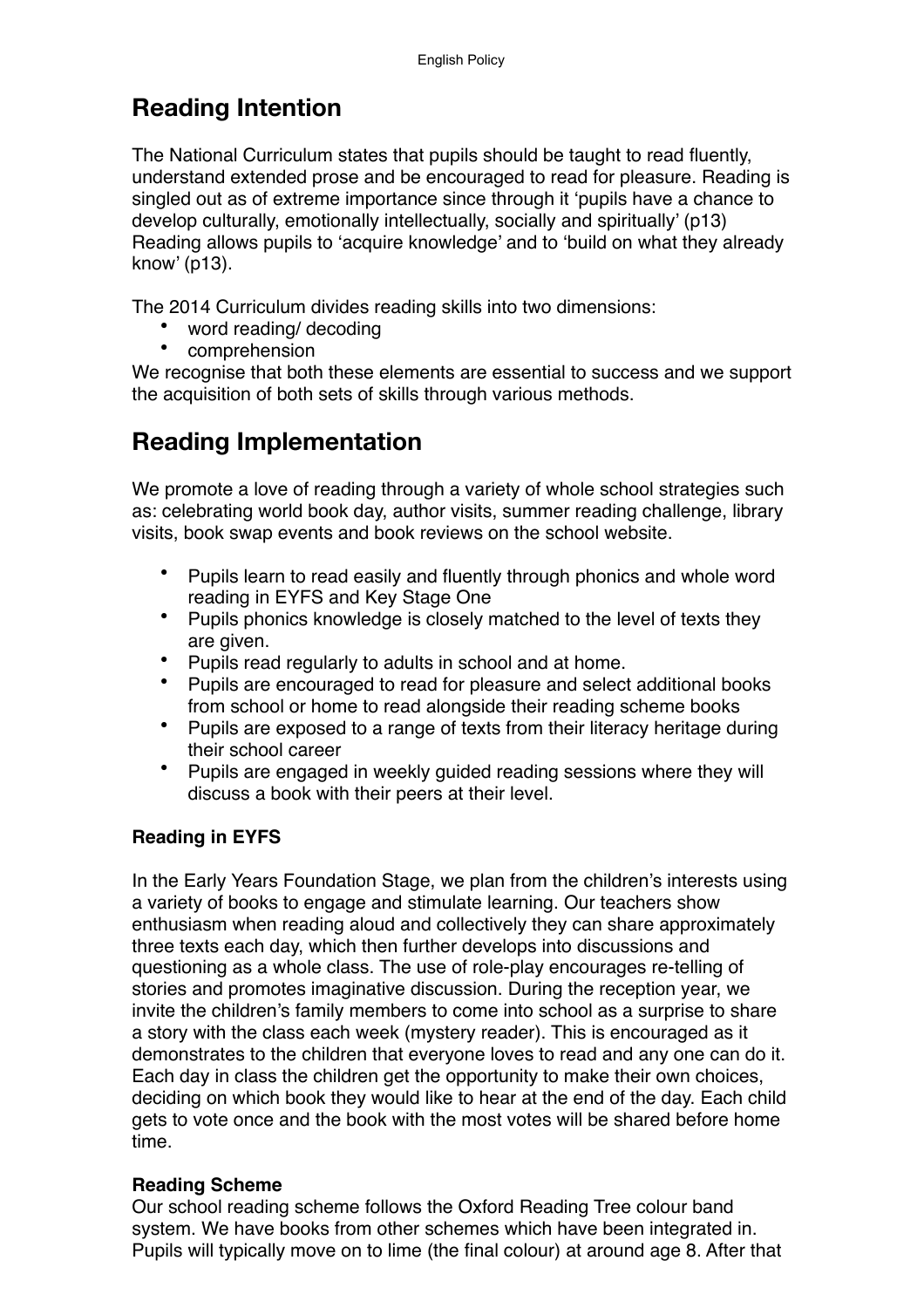we have grouped books into stages from 13 onwards. This is to encourage a broad diet of different text types before pupils move on to choosing their own books. Our reading scheme is closely linked to the Letters and Sounds scheme and progresses in line with the pupils' phonics development.

### **Reading in Class 2**

Pupils in Class 2 have their reading books changed twice per week. They may be sent home more than one book. They follow the reading scheme moving up when the class teacher judges they are ready for the next level. Reading benchmarking is used to track the progress of key pupils.

### **Reading in Class 3**

Pupils in Class 3 are mostly still on the reading scheme but are given responsibility for changing their own books. They are given a printed copy of the books in each box so they can tick off the ones they have read. The class teacher will move on children based on assessment or feedback from the child, parents or teaching assistant. It is not necessary for a child to read every book in each band. Most pupils in year 3 should be on lime and aim to move on to the KS2 books which follow the Oxford Reading Tree using numbers. Reading diaries are checked by the class teacher or teaching assistants.

### **Reading in Class 4**

Pupils in Class 4 are mostly choosing their own material. Those who are selecting from the school reading scheme are closely monitored by the class teacher. Reading diaries are checked by the class teacher. Reading material choice is discussed.

## **Writing Intention**

The National Curriculum states that pupils should:

- develop the stamina and skills to write at length
- use accurate spelling and punctuation
- be grammatically correct
- write in a range of ways and purposes including narratives, explanations, descriptions, comparisons, summaries and evaluations
- write to support their understanding and consolidation of what they have heard or read

The 2014 Curriculum divides writing skills into two dimensions:

- transcription (spelling and handwriting)<br>• composition (articulating ideas in speed
- composition (articulating ideas in speech and writing)

## **Writing Implementation**

- We use high quality texts, modelling and shared/collaborative writing to demonstrate what 'good' writing looks like for each year group
- We use the 'talk for writing' approach scaffolding the children through a structured process of planning, writing and editing.
- We have a systematic approach, we revisit key learning and build upon it in all areas from phonics, through to grammar and spelling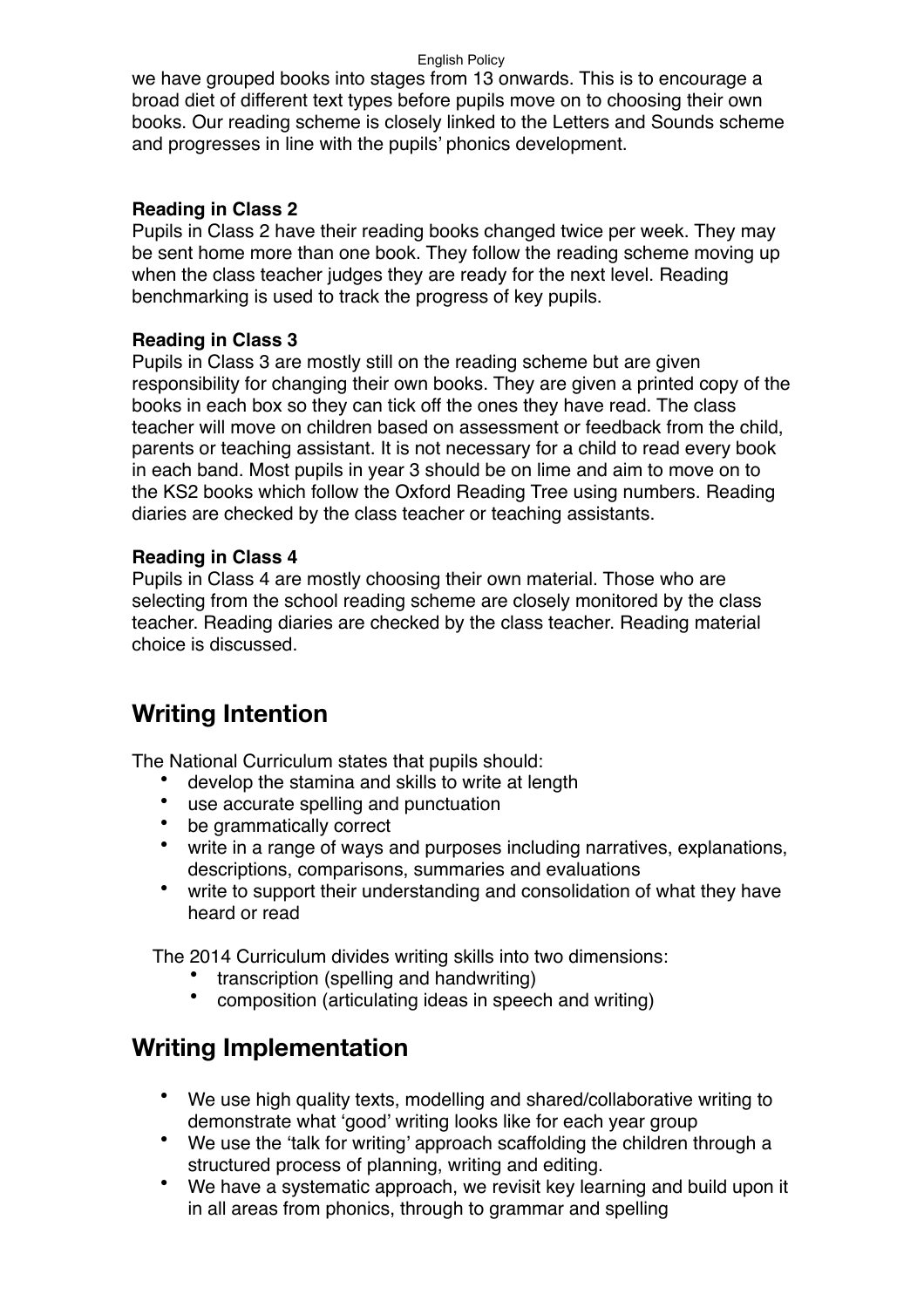- Teaching of grammar is embedded so that pupils are aware of how to include content appropriate to their year group in their writing; however, we also teach grammar as a separate lesson where necessary.
- We use checklists for pupils to self-assess or peer-assess, when appropriate so they can evaluate effectively
- We mark extended pieces of work in-depth and give feedback so pupils know how to improve
- We encourage joined handwriting to support spelling and speed
- We use drama and hot-seating to help pupils to think about another point of view
- We teach children how to use technology for composition and editing of their writing

## **Vocabulary Development**

The National Curriculum makes clear that learning vocabulary is key to 'learning and progress across the whole curriculum' (p11) since it allows pupils to access a wider range of words when writing and for them to understand and comprehend texts efficiently.

Vocabulary teaching needs to be:

- active
- progressive/ systematic
- making links from known words
- develop understanding of shades of meaning
- include 'instruction verbs' used in examinations
- subject specific e.g. accurate mathematical and scientific words

Our aims and connected provision:

We encourage our pupils to have a wide and growing vocabulary in a number of ways, these include:

- spelling lists/ key words to take home and learn<br>• display of key words linked to topics and subject
- display of key words linked to topics and subjects
- using the correct vocabulary orally
- in-depth word-based lessons looking at patterns
- reaching pupils how to use a dictionary and a thesaurus
- targeted one to one/ small group support, where appropriate
- introducing new vocabulary across the curriculum to enrich children's spoken and written language

## **Handwriting Intention**

Developing a fluent, automatic handwriting style allows pupils to concentrate on the content of their writing. To support pupils in achieving this the school has a consistent cursive handwriting style which is implemented from year 1.The school cursive handwriting style is displayed (from Key Stage One) in each classroom.

When they first join school, pupils begin mark making and practising the skills they will need for handwriting. They also begin work on letter formation which is linked to their phonics learning. Attention is given to pencil grip at an early stage of learning. Children in class 1 are taught pre-cursive letter formation ensuring they are given the skills to start writing cursively in year 1. Children in Reception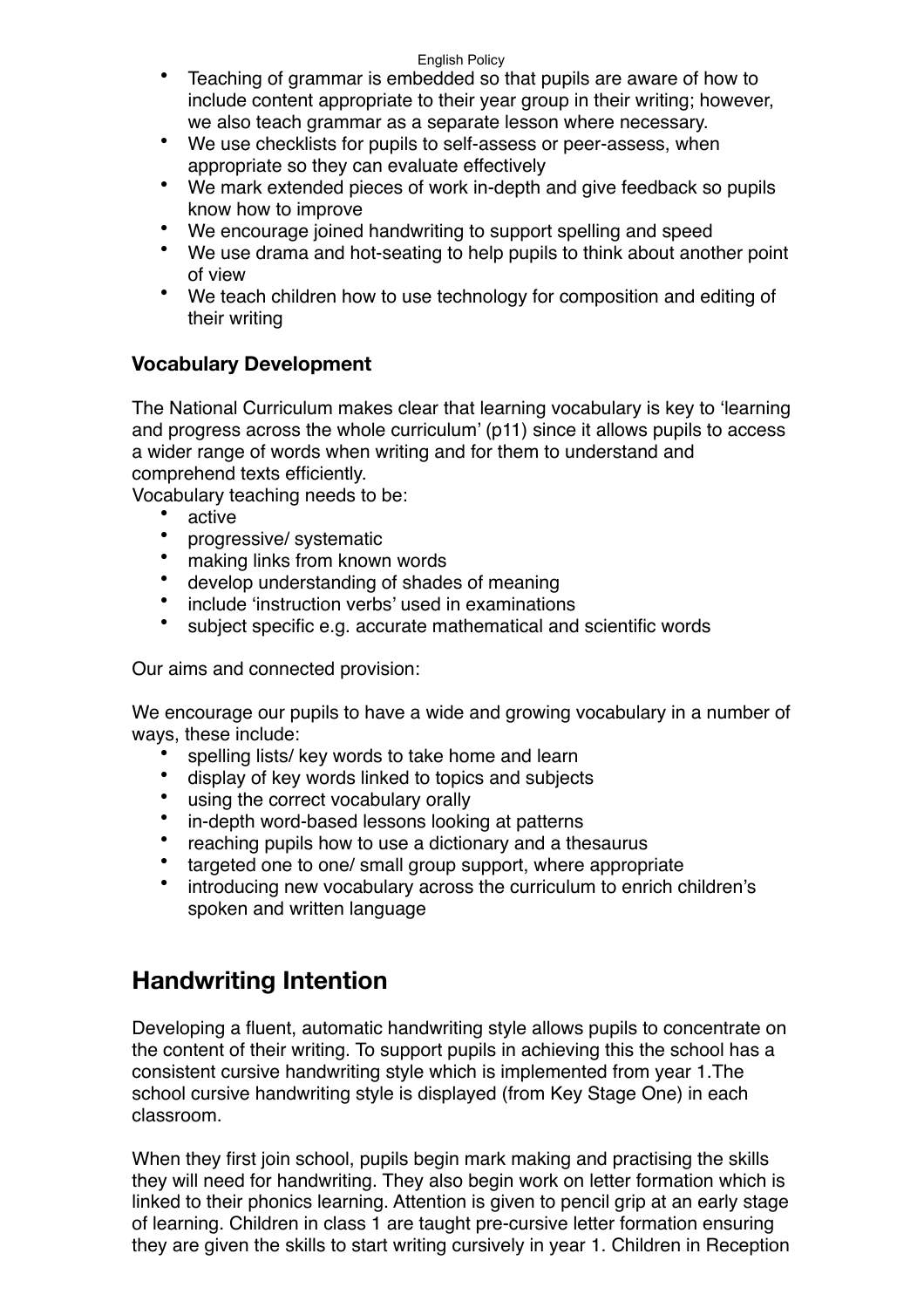who show signs of being ready to begin cursive handwriting will be given the opportunity and guided correctly during the summer term. This will aid transition into Year 1 when cursive is expected.

As pupils move up through the school the same handwriting style is reinforced through direct instruction and through practice. It is expected that pupils will be writing in neat, legible, cursive handwriting by the end of year 4.

### **Planning**

Our yearly teaching programme identifies the key objectives, texts and genres in English that we will teach each year. From this class teachers will then plan the main teaching objectives for each half-term. These plans define what we teach, and ensure an appropriate balance and distribution of work across each half-term. Aspects of the Wordsmith planning are used by some of the teachers and adapted accordingly by the class teacher. E-books from Wordsmith are used on Class displays and on the 1:1 iPads.

Where appropriate, English planning is meaningfully linked to the current topic of a class to give context lessons.

## **Assessment**

In order to measure the impact of their teaching, teachers formatively assess pupils' learning during and as part of every English lesson and they adapt their practice accordingly. Teachers will also use summative assessments to more formally record pupils' attainment in learning.

#### **Writing**

Pupils are given the opportunity to write at length after discussing and preparing at home and in school. Teachers will mark this in depth and give detailed feedback to each pupil. At the end of a genre unit, pupils will produce a text within that genre which they will edit and improve to produce a final draft. Writing moderation file in the subject leader's room and used for consultation when staff are moderating writing. Staff attend moderating sessions within the local cluster. The Fallibroome writing checklists are used to track progress in writing, identify gaps and make judgements as to whether pupils have met the writing standard for their year group. For year 2 and year 6 the statutory writing frameworks are used to make these judgements.

#### **Reading**

In year 1 pupils reading is mainly assessed through reading with the class teacher, their book band, guided reading and benchmarking. NFER assessments for year 1 are used in the summer term. Pupils in year 1 will prepare for their phonics screening test. In year 2 more formal methods of comprehension are introduced and in the summer term they are assessed using year 2 SATs tests.

Formal assessments of reading comprehension are carried out, tracked and monitored at least termly in KS2. We use NFER in November, March and June for Year 3,4 and 5. Results of these tests enable teachers to identify who is not on track and put support in place.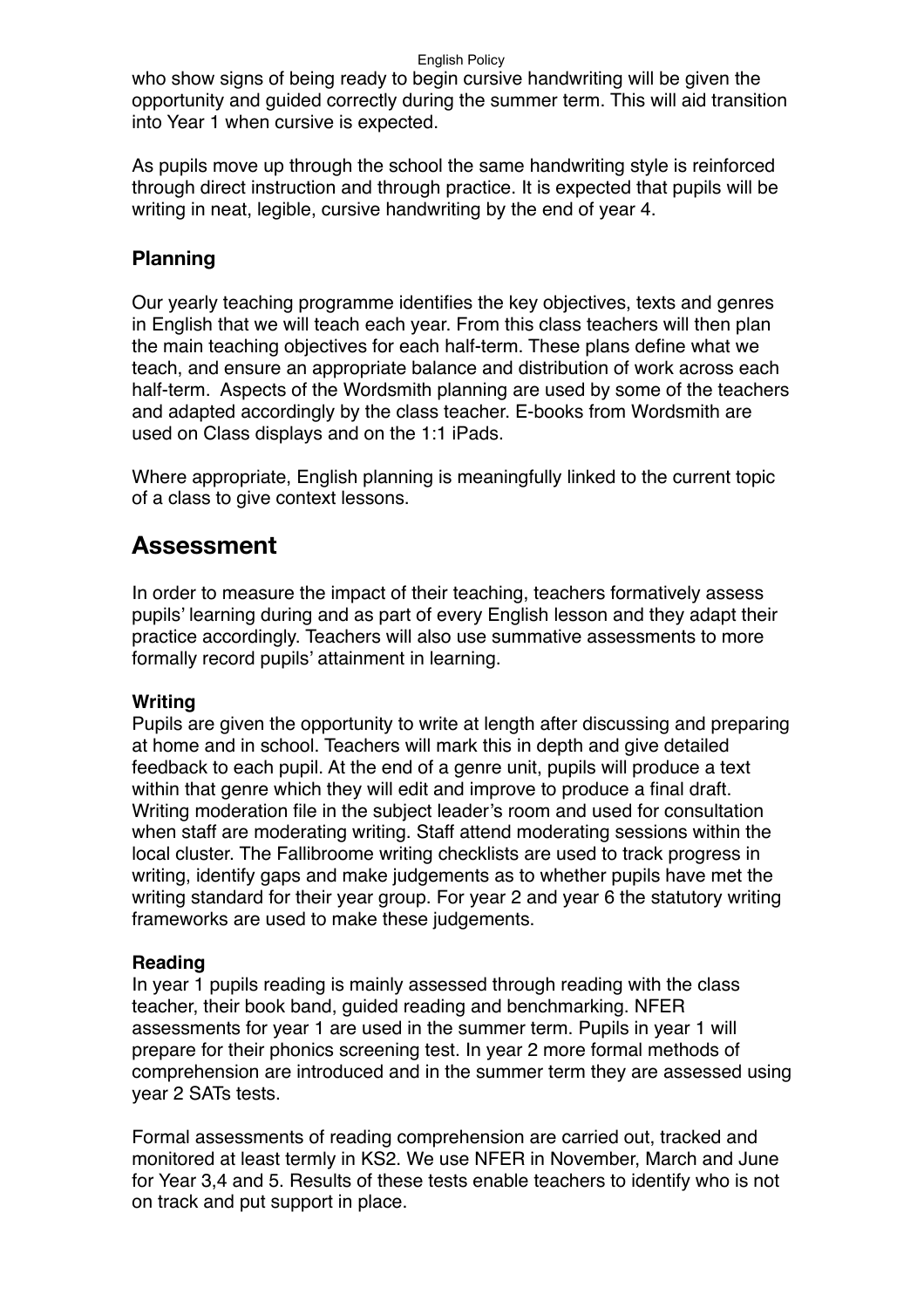# 4. The Early Years and Foundation Stage (EYFS)

In EYFS children are given opportunities to:

• speak and listen and represent ideas in their activities;

• use communication, language and literacy in every part of the curriculum;

• become immersed in an environment rich in print and opportunities to communicate.

Literacy skills are taught in as an integral part of the EYFS curriculum. Communication and language and Literacy which are two of the seven Areas of Learning in the EYFS curriculum cannot be covered in isolation from the other areas of learning. Opportunities to practise literacy skills, for example, reading labels, responding to written instructions, mark-making and early writing are provided throughout the learning environment inside the classroom and in the outdoor area.

Speaking and listening skills are vitally important as they underpin all learning at this stage. Development of these skills is encouraged through activities such as listening to stories and poems, joining in with rhymes and songs, participating in drama and imaginative play, responding to simple instructions, talking to accompany play, and communicating with their peers and familiar adults.

Children have daily phonics lessons to introduce letter sounds and to develop skills like blending and segmenting in preparation for early reading and writing.

As part of continuous provision children have 'challenges' which practice using and developing their communication, language and literacy skills on a daily basis.

As well as sharing a text as a stimulus in Literacy focussed sessions, children enjoy daily 'story time' so they become familiar with stories and authors and begin to develop a love of reading.

## **EYFS Reading Intention**

During reception children will learn to read and understand simple sentences. They will use phonic knowledge to decode regular words and read them aloud accurately. They will also read some common irregular words. They demonstrate understanding when talking with others about what they have read.

### **EYFS Reading Implementation**

The children's prior knowledge about books is enhanced and developed through activities such as, retelling a story in their own words, reading a book with the teacher, re-reading favourite stories as a group/class and listening to audio books.

When a child is ready to begin more formal reading activities, they will embark on the reading scheme. Each child reads with an adult once a week and changes their books twice a week. They begin with picture books, which firstly encourages the children to use their knowledge of story structure to form their own sentences and own story using the illustrations alone. This then progresses to pictures books with phonetically decodable words and then sentences.

Letters and sounds are introduced through games and practical activities and through daily phonics sessions. Beginning with the sounds of alphabet, progressing to digraphs and tricky words, enabling the children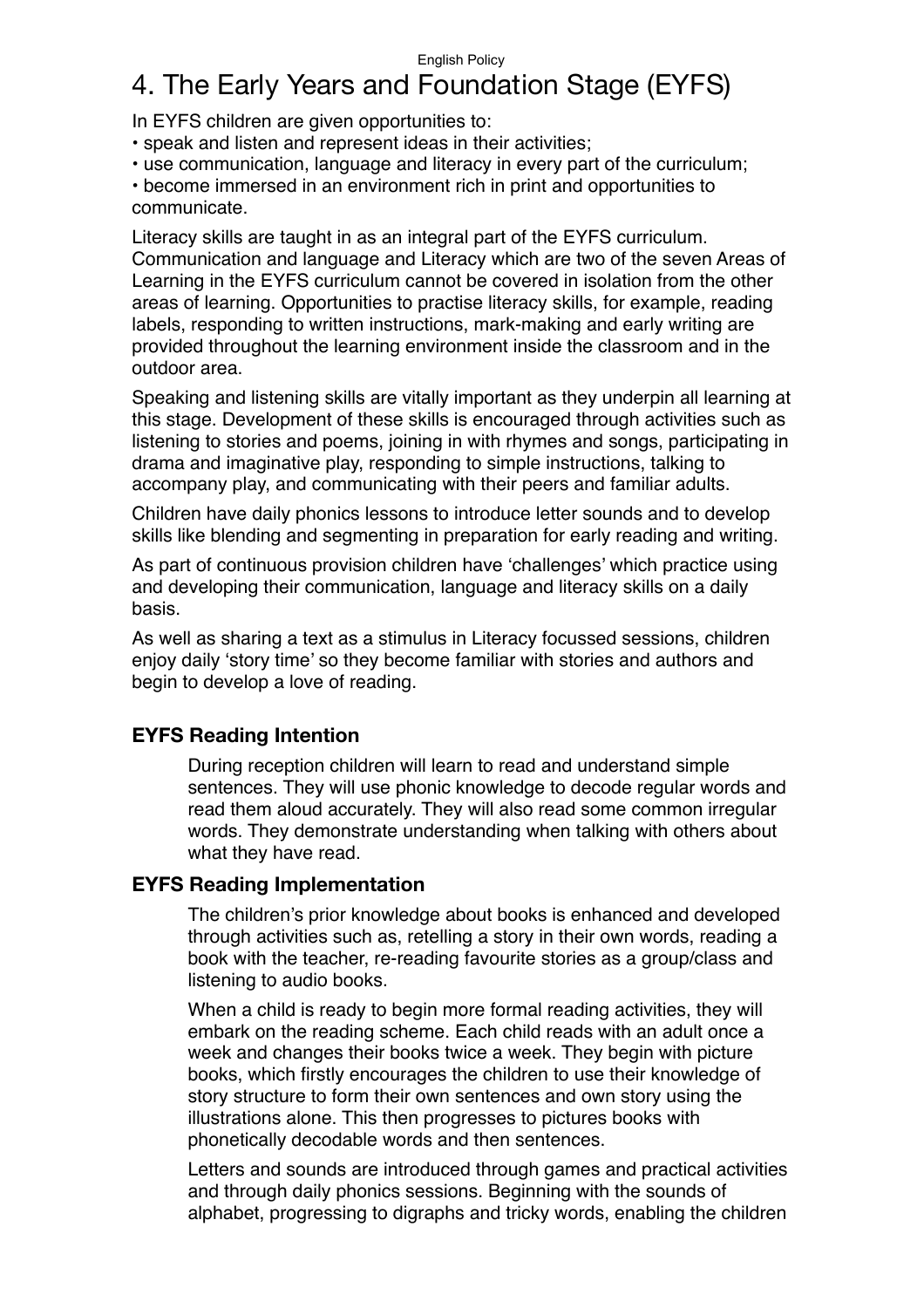to begin to blend and segment CVC and CVCC words and read full sentences.

### **Time of year Expectations**

| September | Baseline assessments<br>Picture books – begin to use knowledge of books to tell own<br>story using illustrations.                                                              |
|-----------|--------------------------------------------------------------------------------------------------------------------------------------------------------------------------------|
| November  | Recognise and correctly sound some of the letters from<br>phase 2 phonics.<br>Begin to sound out some VC and CVC words with support to<br>blend.                               |
| January   | Recognise and correctly sound phase 2 letters and some<br>phase 3.<br>Be able to sound out VC and CVC words with less support.                                                 |
| April     | Recognise and use phase 2 and 3 letters and sounds to<br>sound out CVC words with support.<br>To recognise some tricky words to begin reading short<br>sentences with support. |
| June      | To use picture cues and knowledge of letters and sounds to<br>read short sentences with support.                                                                               |
| July      | Be 'phase 5 ready' to move into year 1.                                                                                                                                        |

## **EYFS Writing Intention**

In the EYFS, children are encouraged to develop their own emergent writing and their efforts are valued and praised. As their phonic knowledge increases, this will be evident in their writing. At the same time, their knowledge of key words and language is supported through reading and writing activities, including shared reading and writing focus groups. The basics of how to form a letter, spell a word, leave a space, or use a full stop are demonstrated and later followed by the more sophisticated strategies of modelling the planning, drafting and proof-reading of writing.

Children will be able to use their phonic knowledge to write words in ways which match their spoken sounds. Emergent writing is encouraged and pupils are also given key words e.g. high-frequency words or topic related.

They will also learn to write some irregular common words. They will write simple sentences which can be read by themselves and others. Some words are spelt correctly and others are phonetically plausible.

## **EYFS Writing Implementation**

Adult led activities in EYFS are usually linked to stories, poems or nursery rhymes or to cross curricular Topics. From when they start school, children learn that writing can have a range of purposes and they begin to explore the features of different types of writing.

A wide variety of opportunities are provided for the children to engage in writing activities in both the indoor and outdoor environments at all times. Children are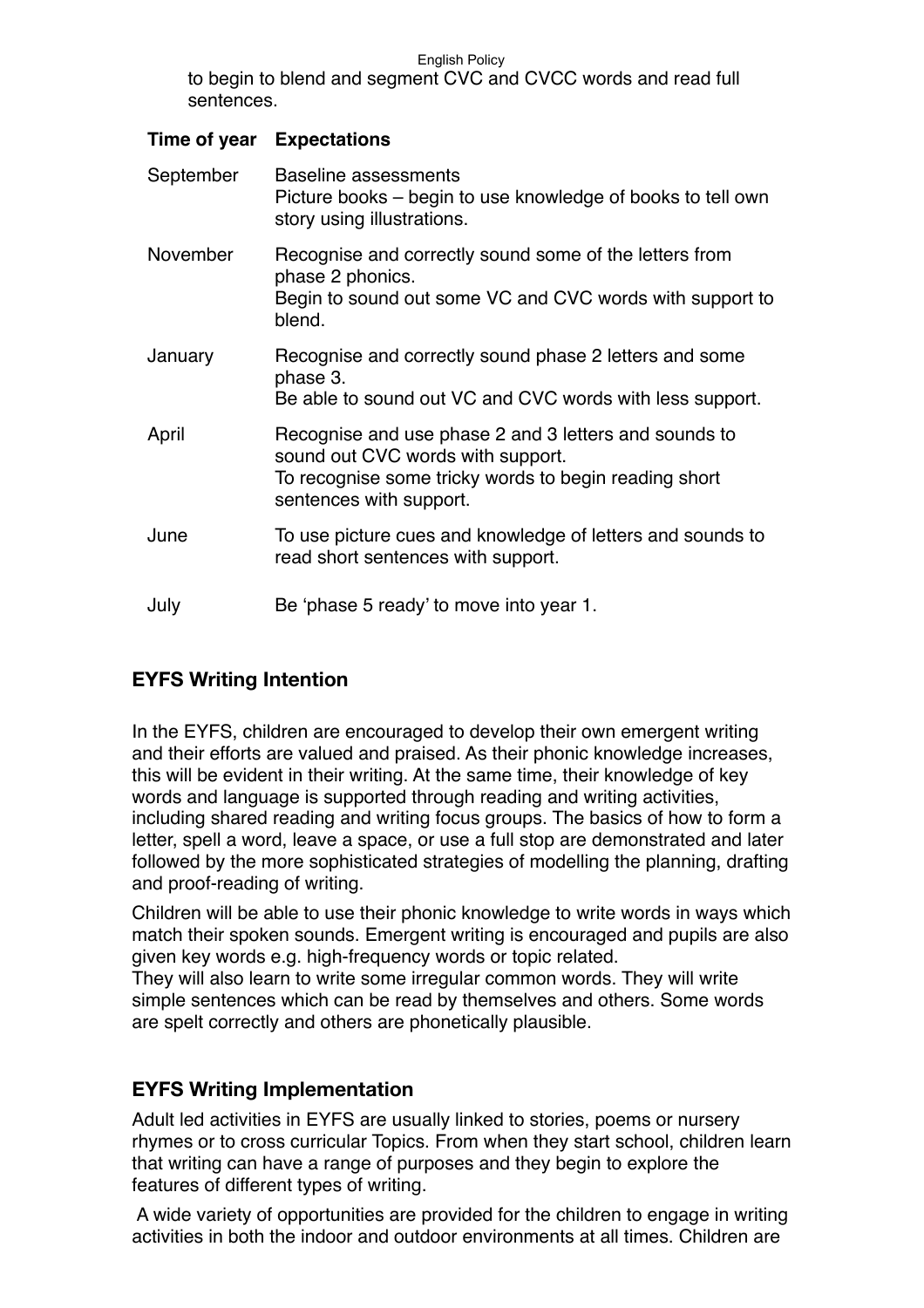encouraged through daily challenges as well as during focus tasks to say each word slowly, listening to the sounds they can hear and to write what they hear. This begins with just initial sounds being written then progresses to the whole word being phonetically plausible, progressing further to the words being spelt correctly as more letter sounds/digraphs/consonant clusters etc are taught through daily phonics sessions.

| Time of year | <b>Expectations</b>                                                                                                  |
|--------------|----------------------------------------------------------------------------------------------------------------------|
| September    | Baseline assessments                                                                                                 |
| November     | Emergent writing can give meaning to marks they make<br><b>Begin Super Sentences</b>                                 |
| January      | Initial and final sounds correctly identified<br>Begin WOW writes with stimulus sent home                            |
| April        | Able to correctly identify middle sounds<br>cvc words e.g. cat<br>cvcc e.g. went                                     |
| June         | Using digraphs and trigraphs correctly<br>Sounding out blends<br>Pupils who are ready begin to work on Y1 curriculum |

## **EYFS Communication and language**

We give all children the opportunity to talk and communicate in a widening range of situations, to respond to adults and to each other, to listen carefully, and to practice and extend their vocabulary and communication skills. They have the opportunity to explore words and texts, to enjoy them, to learn about them, and to use them in various situations.

## **EYFS Assessment**

Reading:

By the end of Reception, children:

- Will be able to read words using phase 2 letters and will be able to read some words that require phase 3 and 4 letters and sounds.
- Will have a growing knowledge of high frequency words
- Will be able to read their reading book (chosen to match phonic ability) with fluency
- Will begin to use a range of strategies to read unfamiliar words such as using pictorial cues, chunking and re-reading
- Will be able to answer comprehension questions about the texts they have read

Writing:

By the end of Reception, children:

- Will hold a pencil using a tripod grip
- Will be able to form letters correctly
- Will use their phonic knowledge when writing and spell some high frequency words correctly
- Will be able to read back their writing
- Will be able to write a sentence using finger spaces, capital letters and full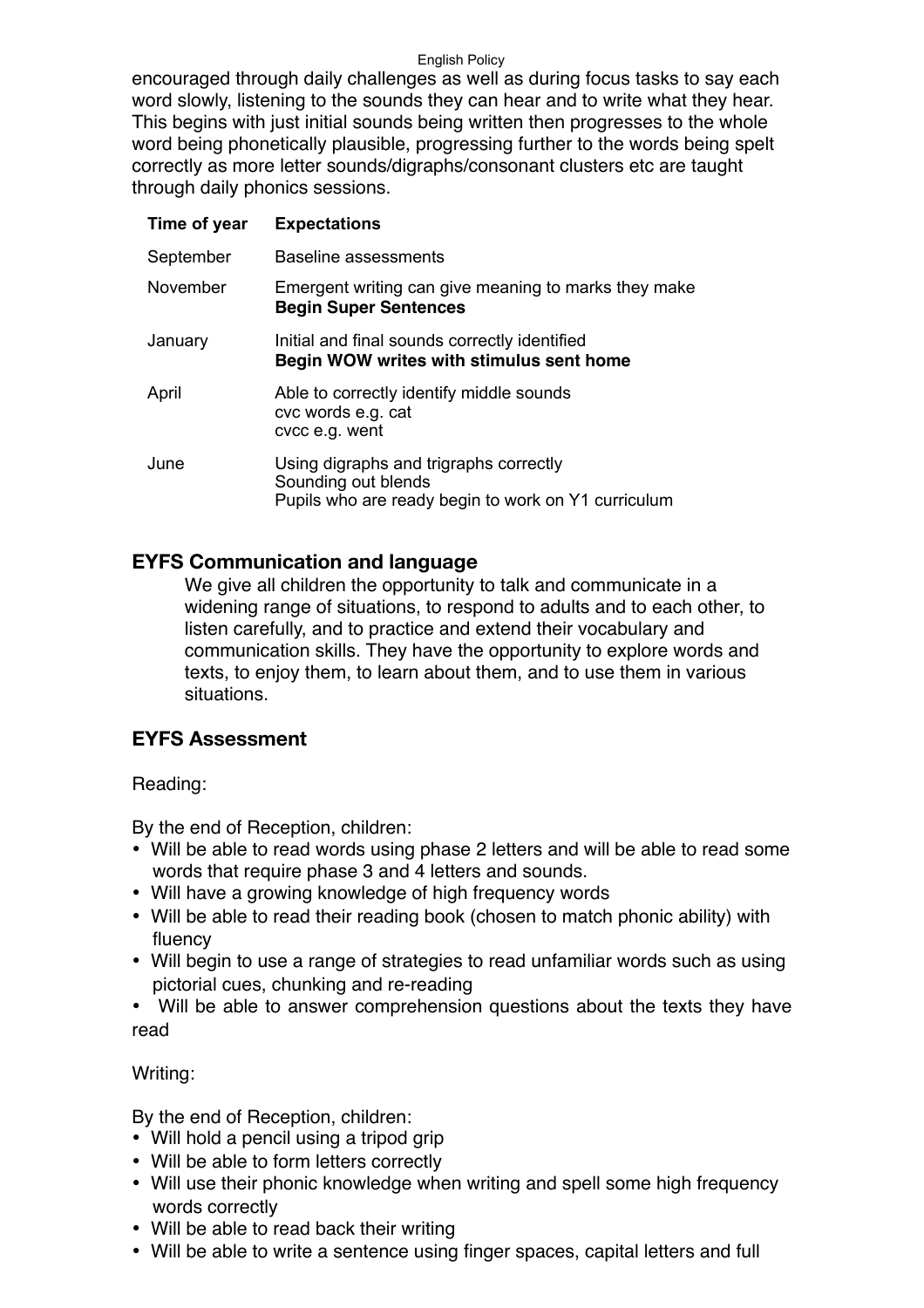stops

• Will be able to sustain concentration and write for greater periods of time

# 5 Contribution of English to teaching in other curriculum areas

The skills that pupils develop in English (reading, writing, speaking and listening) are linked to, and applied in, every subject of our curriculum. These skills enable them to communicate and express themselves in all areas of their work at school

### **Mathematics**

The teaching of English contributes significantly to children's mathematical understanding, in a variety of ways. Pupils in EYFS develop their understanding of number, pattern, shape and space through structured speaking and listening. They also engage with stories, rhymes and songs which involve counting and sequencing.

Pupils in KS1 and KS2 are encouraged to read and interpret problems in order to identify the mathematics involved. They explain and present their work to others orally as well as in writing. They are supported and encouraged to communicate mathematically through the developing use of precise mathematical language.

### **Computing and technology**

At Nether Alderley we make use of technology in a variety of ways to improve all aspects of their development in English. Pupils are encouraged to learn how to type as well as write so that they can fluently communicate their ideas. Technology is also used to redefine the way in which we give feedback to pupils. Through apps such as Showbie pupils can now access high quality verbal and written feedback on their work. Computer displays in class are used to project a text so it can be read and shared by all pupils. Books are scanned in to iPads so that they can be clearly displayed on a screen for all pupils. Ebooks are used so that all pupils can read a shared text easily.

There are clear curriculum cross-overs with computing and English such as being able to read and write specific instructions. As part of digital literacy, pupils will be using the internet as a resource to aid their study.

#### **Personal, social and health education (PSHE) and citizenship**

English contributes to the teaching of PSHE and citizenship by encouraging pupils to take part in class and group discussions on topical issues. Older pupils also research and debate topical problems and events. They discuss lifestyle choices, and meet and talk with visitors who work within the school community. Planned activities within the classroom also encourage children to work together and to respect each other's views.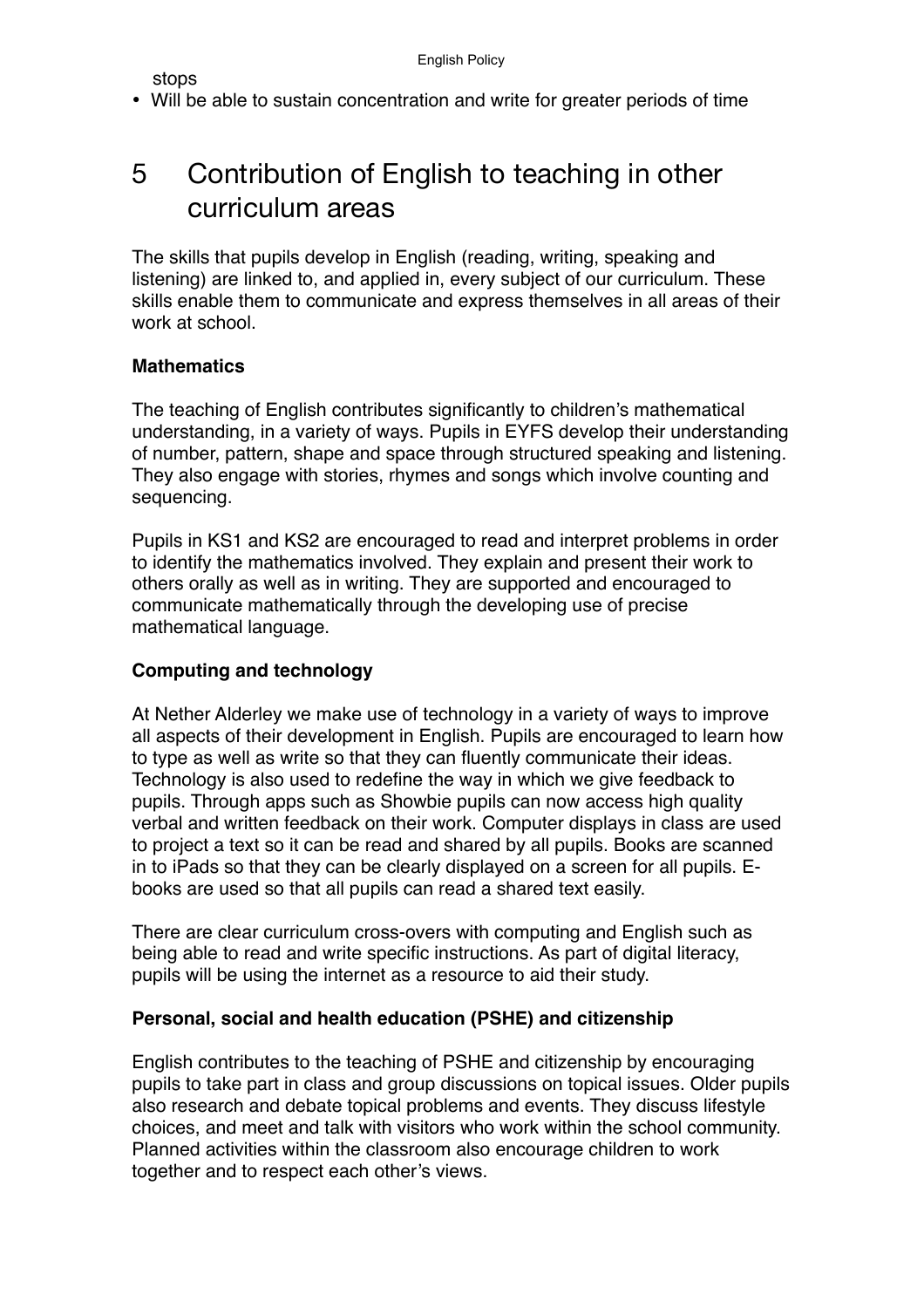#### English Policy **Spiritual, moral, social and cultural development (SMSC)**

The teaching of English develops skills through which our pupils can offer critical responses to the moral questions they meet in their work. Their understanding and appreciation of a range of texts brings them into contact with their own literary heritage and with texts from a diverse range of cultures. The organisation of our lessons allows children to work together, and gives them the chance to discuss their ideas and results.

## **English and inclusion (see inclusion policy)**

At our school we teach English to all children, whatever their ability and individual needs. English forms part of the school curriculum policy to provide a broad and balanced education to all children. Through our English teaching we provide learning opportunities that enable all pupils to make good progress. We also take on the advice of a 'dyslexia friendly school' such as choosing backgrounds to minimize glare and contrast and choosing sans-serif fonts which are easy to read.

# 6 Resources

There is a range of resources to support the teaching of English across the school. All classrooms have dictionaries and a variety of age-appropriate small apparatus. All classrooms have a selection of fiction texts. The library contains a range of books to support children's individual research. Macbooks and iPads used regularly as part of English lessons. We have also purchased ergonomic keyboards and touch typing programmes for those with additional needs. There is a suite of functions on the iPads to make them accessible – they can be adapted according to the individual needs of a child. The dictation function on iPads is also beneficial for pupils with dyslexia.

Digital subscriptions:

- Spag.com
- Wordsmith
- Showbie
- Socrative
- Nessy

# 7 Monitoring and review

Monitoring of the standards of children's work and the quality of teaching in English is the responsibility of subject leader and Headteacher. The work of the subject leader also involves supporting colleagues in their teaching, being informed about current developments in the subject, and providing a strategic lead and direction for English in the school. The leader has specially-allocated time in which to review samples of the children's work and to undertake lesson observations of English teaching across the school.

The literacy policy will be monitored through quality assurance processes which include:

lesson observations